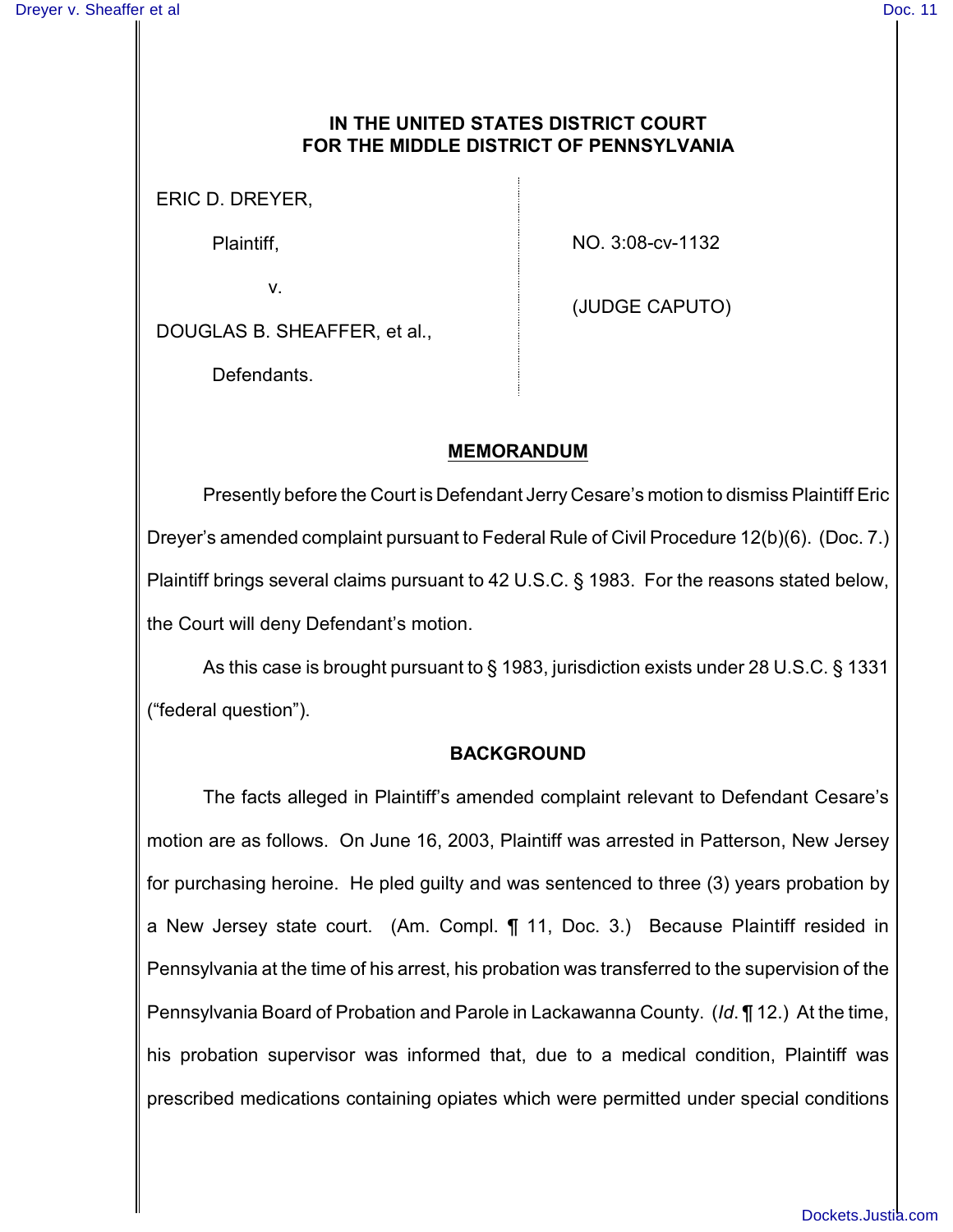of his probation. (*Id*. ¶¶ 13-14.) On January 9, 2006, Plaintiff was arrested for a probation violation for which he received three (3) additional years probation but no incarceration. (*Id*.  $\P\P$  16-17.)

Plaintiff alleges a sequence of harassing conduct towards him between January and June 2006 by several Pennsylvania probation officers, culminating in defendant probation officer Douglas Sheaffer's making a false determination that Plaintiff violated the conditions of his probation by possessing alcohol.<sup>1</sup> (*Id*. **[1]** 19-26.) Based on this determination, Defendant Sheaffer placed Plaintiff in the "MINSEC Program,"<sup>2</sup> run on behalf of the Lackawanna County Probation Department. (*Id.* ¶ 26.)

While in the MINSEC program, Plaintiff advised defendant Jerry Cesare, a MINSEC counselor, of his medical condition and prescriptions containing opiates. Cesare advised him that the nurse who handled prescriptions was on vacation and to continue taking his medications, but not to bring to them to the MINSEC location until the nurse returned, for fear that other probationers would steal them. (*Id*. ¶ 28.)

On June 15, 2006, Sheaffer falsely alleged that Plaintiff had informed him and the MINSEC program that he was no longer prescribed medication containing opiates but nonetheless submitted a urine sample which tested positive for opiates. (*Id*. ¶ 32.) Based

 $1$  There is some discrepancy in the dates alleged in the amended complaint. Plaintiff first alleges that the defendant probation officers' conduct took place in 2006, then begins referring to the same sequence of events as taking place in 2003. The Court assumes this to be a typographical error and assumes the events took place in 2006, as they would otherwise have occurred before Plaintiff's initial arrest.

 $P$ laintiff does not explain what the MINSEC program is in the amended complaint.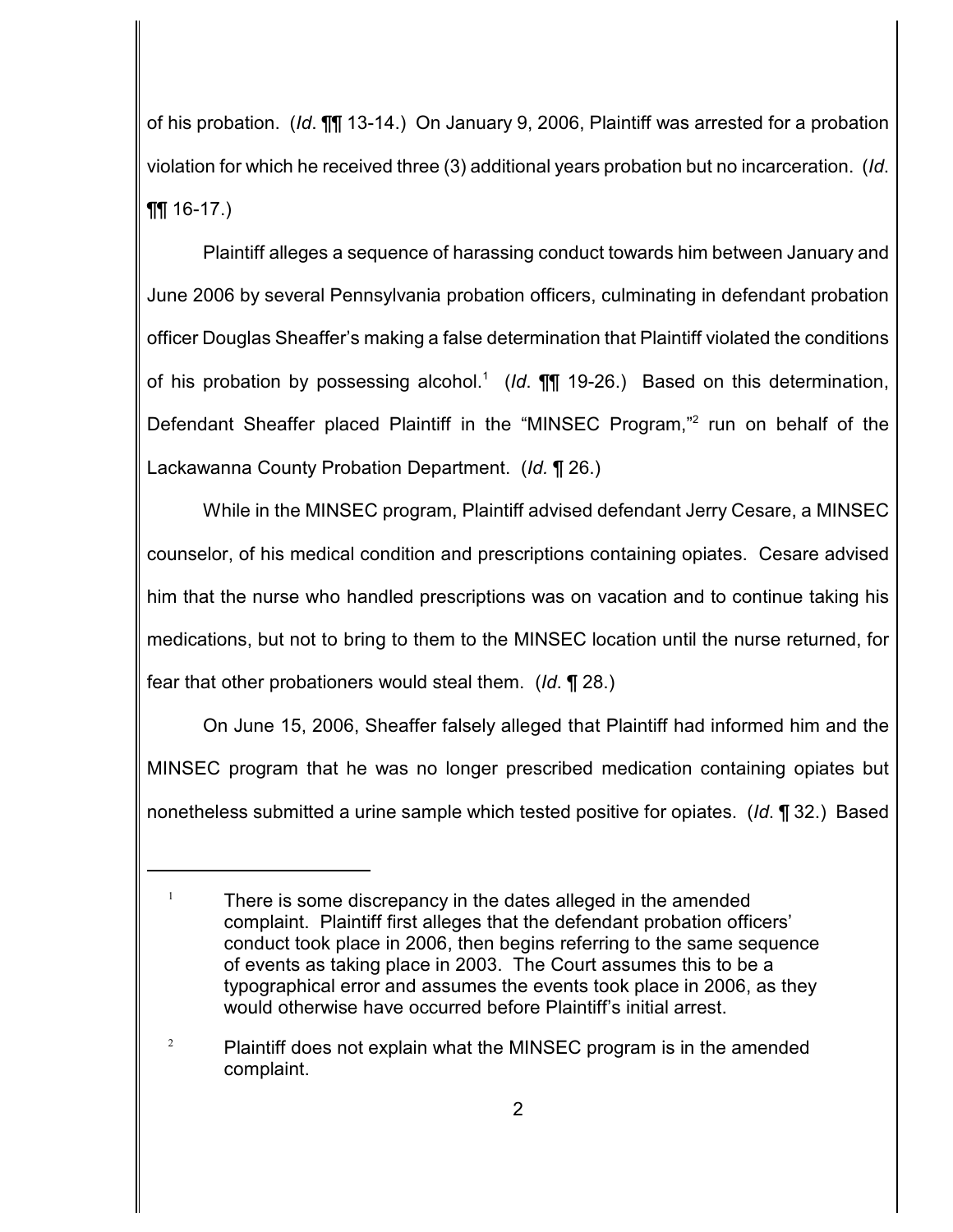on this, Sheaffer falsely alleged that Plaintiff violated the conditions of his probation. (*Id.* ¶ 31.) He made the allegation knowing that the only opiates in Plaintiff's urine were taken lawfully according to his prescription. (*Id*. ¶ 35.) On June 22, 2006, Sheaffer falsely charged that Plaintiff had violated MINSEC rules by possessing drugs and/or alcohol. (*Id*. ¶ 36.) Plaintiff asserts that Scheaffer based his allegations on false information received from Cesare. (*Id*. ¶ 40.)

Sheaffer and another defendant probation officer used the above false allegations to have Plaintiff arrested for probation violations. (*Id*. ¶¶ 37-39.) As a result, Plaintiff was incarcerated for one hundred and thirteen (113) days. (*Id*. ¶ 41.) When he ultimately received a probation violation hearing, the Superior Court of New Jersey found that Plaintiff did not violate his probation as alleged and terminated his remaining probation. (*Id*. ¶ 44.)

Plaintiff filed a complaint against the defendant probation officers on June 12, 2008, alleging several claims under 42 U.S.C. § 1983 for constitutional violations arising from his 2006 false arrest and incarceration. (Doc. 1.) He amended his complaint on July 7, 2008 to include Cesare as a defendant. (Doc. 6.) Defendant probation officers filed an answer to the amended complaint (Doc. 5), while Defendant Cesare filed the present motion to dismiss pursuant to Federal Rule of Civil Procedure 12(b)(6) (Doc. 7). The motion to dismiss has been fully briefed and is ripe for disposition.

#### **LEGAL STANDARD**

Rule 12(b)(6) of the Federal Rules of Civil Procedure provides for the dismissal of a complaint, in whole or in part, for failure to state a claim upon which relief can be granted.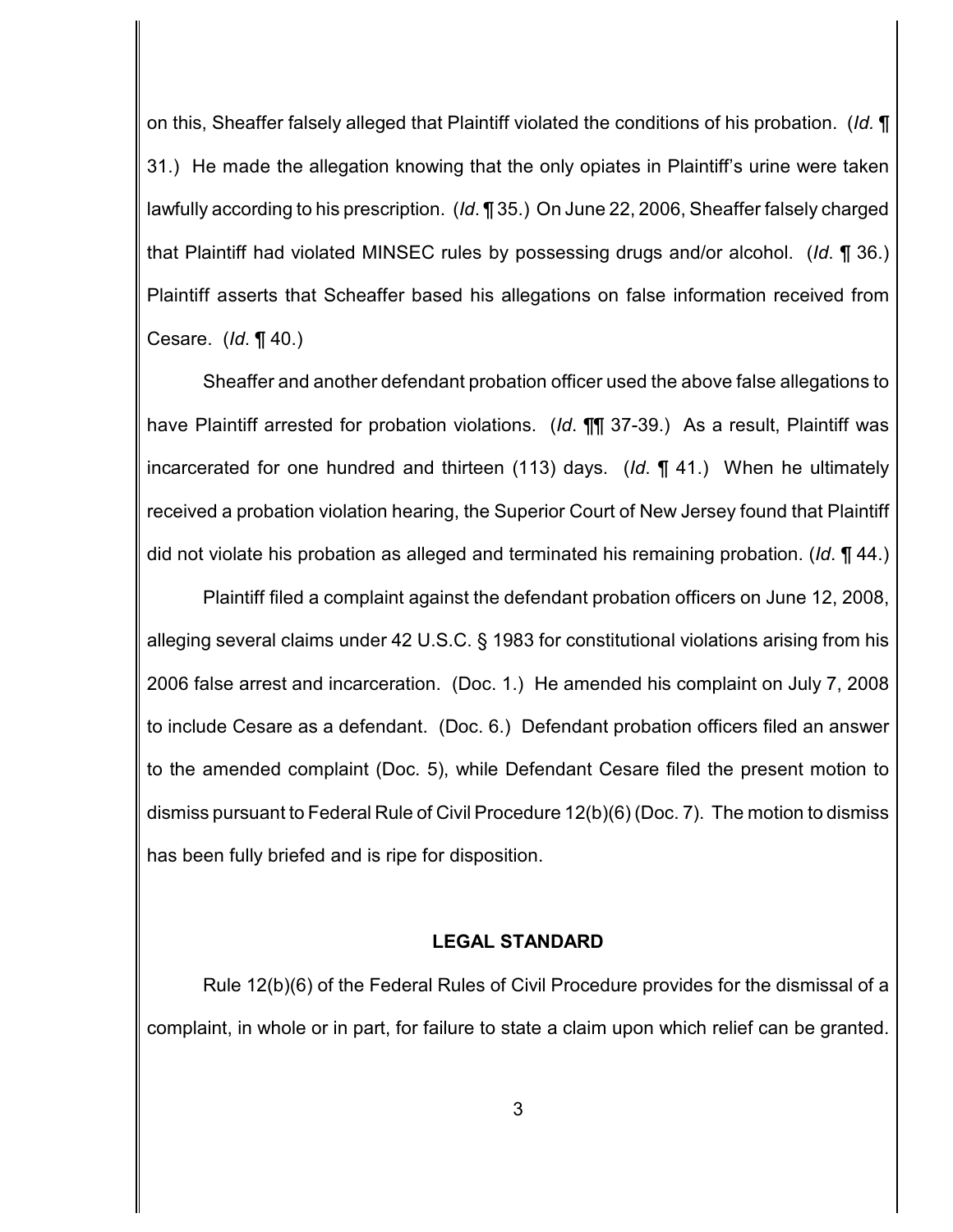Dismissal is appropriate only if, accepting as true all the facts alleged in the complaint, Plaintiff has not plead "enough facts to state a claim to relief that is plausible on its face," *Bell Atlantic Corp. v. Twombly*, 550 U.S. 544, 127 S.Ct. 1955, 1960 (2007), meaning, enough factual allegations "to raise a reasonable expectation that discovery will reveal evidence of" each necessary element. *Phillips v. County of Allegheny*, 515 F.3d 224, 234 (3d Cir. 2008); *see also Kost v. Kozakiewicz*, 1 F.3d 176, 183 (3d Cir. 1993) (requiring complaint to set forth information from which each element of a claim may be inferred). In light of Federal Rule of Civil Procedure 8(a)(2), the statement need only "give the defendant fair notice of what the . . . claim is and the grounds upon which it rests." *Erickson v. Pardus*, 551 U.S. 89, 127 S.Ct. 2197, 2200 (2007) (per curiam). "[T]he factual detail in a complaint [must not be] so undeveloped that it does not provide a defendant the type of notice of claim which is contemplated by Rule 8." *Phillips*, 515 F.3d at 232; *see also Airborne Beepers & Video, Inc. v. AT&T Mobility LLC*, 499 F.3d 663, 667 (7th Cir. 2007).

In deciding a motion to dismiss, the Court may consider the allegations in the complaint, exhibits attached to the complaint and matters of public record, including judicial proceedings. *S. Cross Overseas Agencies, Inc. v. Wah Kwong Shipping Group, Ltd.*, 181 F.3d 410, 426 (3d Cir. 1999). The Court need not assume that the plaintiff can prove facts that were not alleged in the complaint, *see City of Pittsburgh v. West Penn Power Co.*, 147 F.3d 256, 263 (3d Cir. 1998), nor credit a complaint's "bald assertions" or "legal conclusions." *Morse v. Lower Merion Sch. Dist.,* 132 F.3d 902, 906 (3d Cir. 1997).

When considering a Rule 12(b)(6) motion, the Court's role is limited to determining whether the plaintiff is entitled to offer evidence in support of the claims. *Scheuer v. Rhodes,*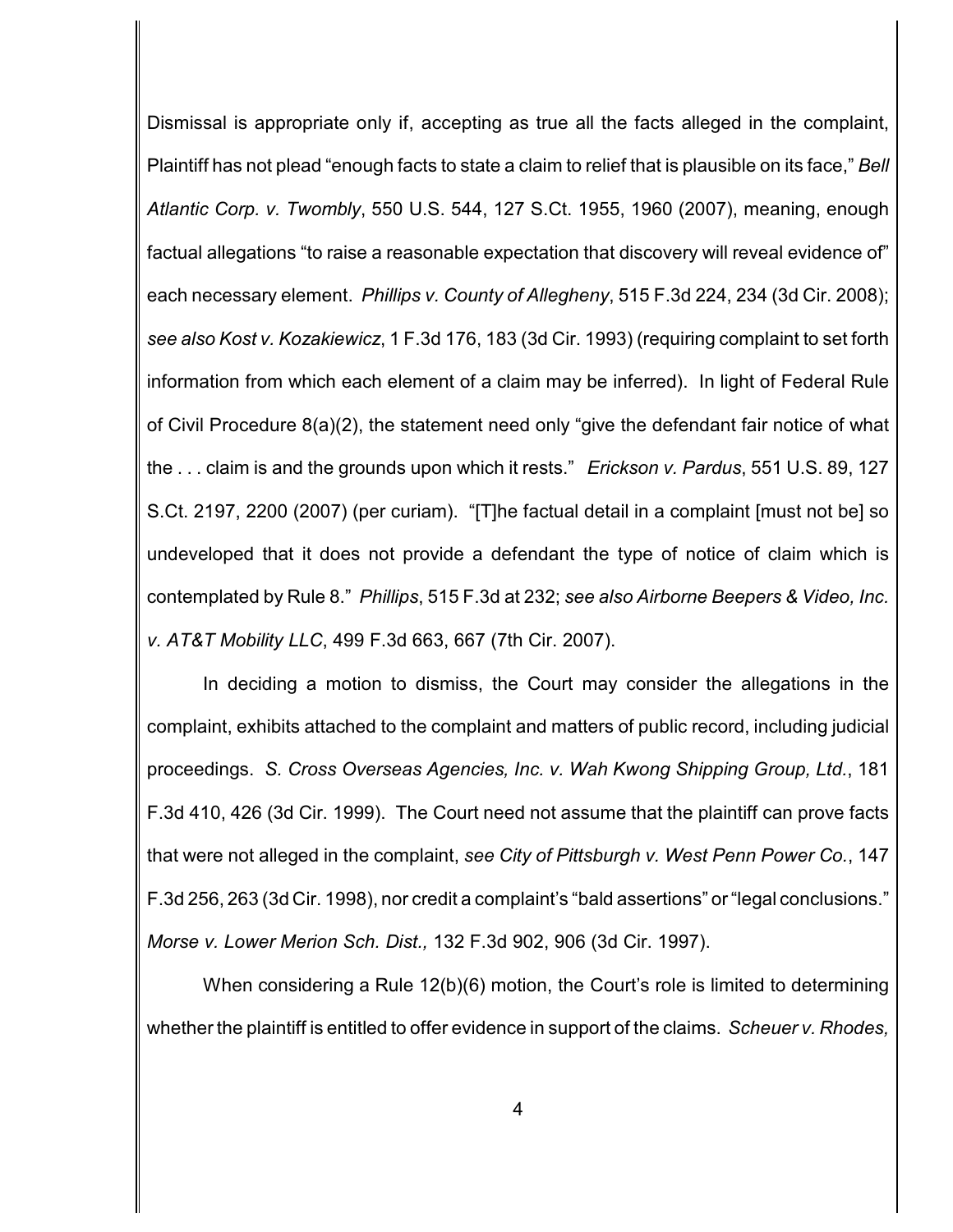416 U.S. 232, 236 (1974). The Court does not consider whether the plaintiff will ultimately prevail. *Id.* The defendant bears the burden of establishing that the plaintiff's complaint fails to state a claim upon which relief can be granted. *Gould Elecs. v. United States,* 220 F.3d 169, 178 (3d Cir. 2000).

# **DISCUSSION**

Plaintiff's amended complaint asserts three substantive counts for violations of § 1983, two against all defendants and one against Sheaffer only. Only Counts I and III, against all defendants, are relevant to this motion. Count I alleges a claim for malicious prosecution under § 1983. Count II alleges a violation of the substantive component of the Due Process Clause of the Fourteenth Amendment to the U.S. Constitution.

# **I. Plaintiff's Section 1983 Claims**

42 U.S.C. § 1983, provides:

 "Every person who, under color of any statute, ordinance, regulation, custom, or usage of any State ... subjects, or causes to be subjected, any citizen of the United States ... to the deprivation of any rights, privileges, or immunities secured by the Constitution and laws, shall be liable to the party injured in an action at law, suit in equity, or other proper proceeding for redress...."

Thus, to prove a prima facie case under § 1983, a plaintiff must demonstrate: (1) a person deprived him of a federal right, and (2) the person who deprived him of that right acted under color of state law. *Groman v. Twp. of Manalapan*, 47 F.3d 628, 633 (3d Cir. 1995).

# A. Under Color of State Law

To act under the color of state law, "the defendant in a § 1983 action [must] have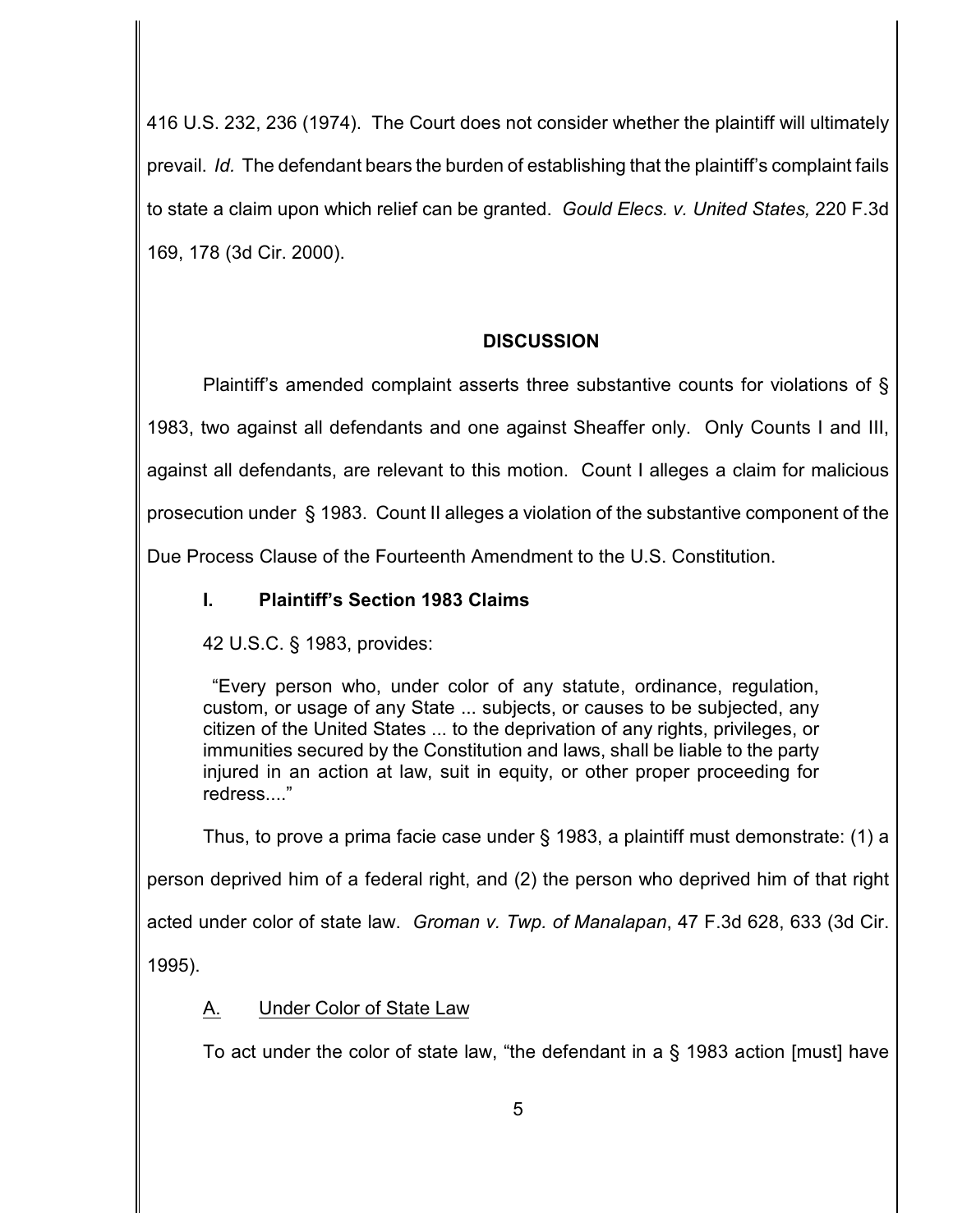exercised power 'possessed by virtue of state law and made possible only because the wrongdoer is clothed with the authority of state law.'" *West v. Atkins*, 487 U.S. 42, 49 (1988) (quoting *United States v. Classic*, 313 U.S. 299, 326 (1941)). Conduct by private actors cannot invoke liability under the statute. *Am. Mfrs. Mut. Ins. Co. v. Sullivan*, 526 U.S. 40, 50 (1999). Here, Plaintiff does not indicate in his amended complaint whether MINSEC is a private or public entity, but notes in his brief that it is "a private community correctional" facility (Pl.'s Br. in Opp'n 11, Doc. 8), raising the question of whether he sufficiently alleges that Cesare, as a MINSEC counselor, acted under color of state law.

While merely private conduct does not invoke the protections of § 1983, a "nominally private" entity may be liable where it "has been delegated a public function by the State." *Benn v. Universal Health Sys., Inc.*, 371 F.3d 165, 171 (3d Cir. 2004) (quoting *Brentwood Acad. v. Tennessee Secondary Sch. Athletic Ass'n*, 531 U.S. 288, 296 (2001)).

While Plaintiff does not allege that MINSEC is a state entity, he alleges that it is a program run on behalf of a state entity, the Lackawanna County Probation Department. (Am. Compl. ¶ 26.) He alleges that he was enrolled in the program after being charged with a probation violation and, when charged with a violation of the program's rules, was referred to a state correctional institution. (*Id*. ¶¶ 26, 36-41.) Plaintiff's allegations raise the reasonable inference that MINSEC was delegated institutional probation functions traditionally performed by the state. Indeed, in the corrections context, several courts have held that employees of private companies operating correctional facilities act under color of state law for § 1983 purposes by performing a traditional function of the state. *See, e.g., Rosborough v. Mgmt*. *& Training Corp*., 350 F.3d 459 (5th Cir. 2003); *Skelton v. Pri-Cor, Inc*.,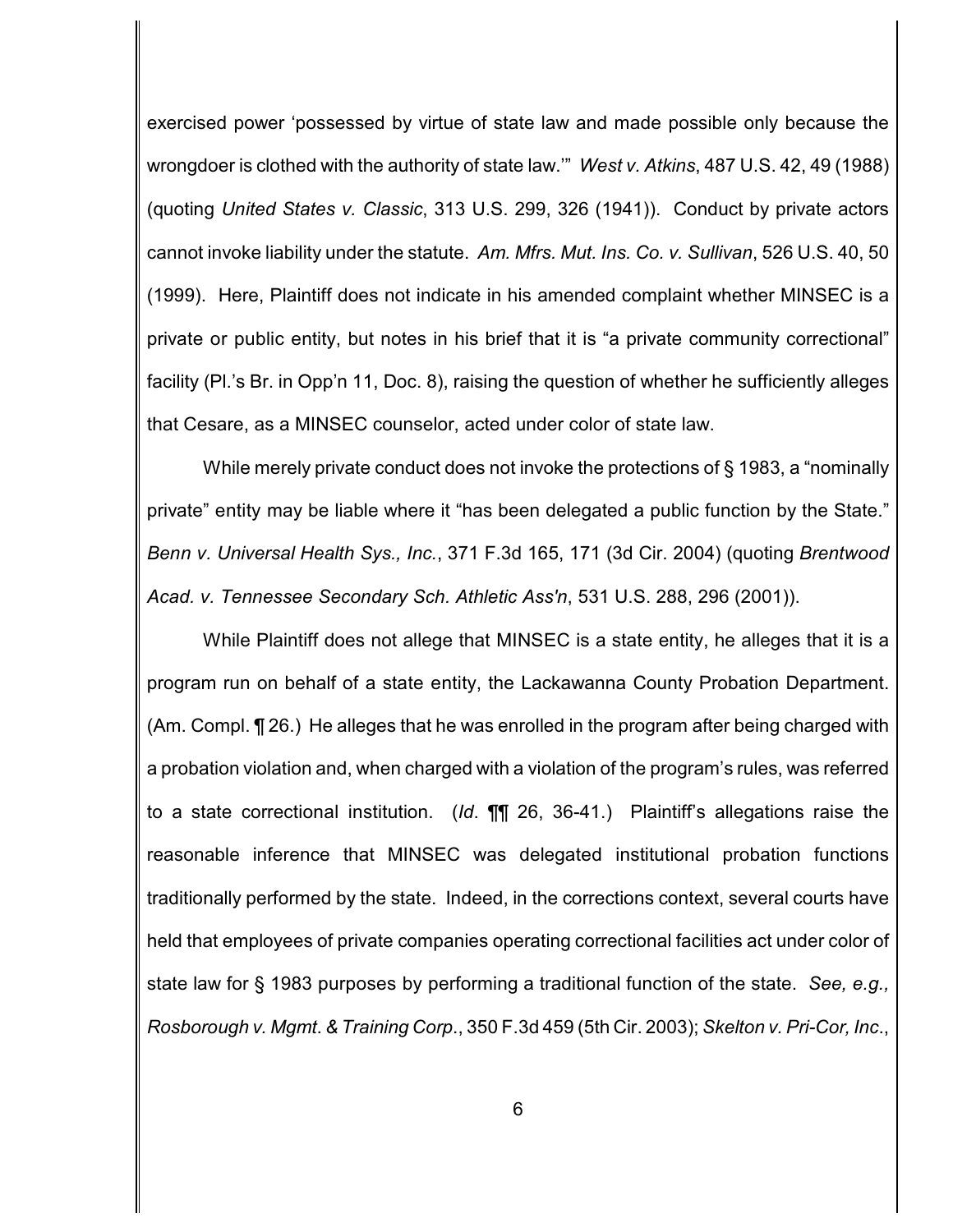963 F.2d 100, 101-102 (6th Cir. 1991). While it has not held directly on the issue, the U.S. Supreme Court has suggested the same. *See Corr. Servs. Corp. v. Malesko*, 534 U.S. 61, 71 n.5 (2001) ("state prisoners ... enjoy a right of action against private correctional providers under 42 U.S.C. §1983"). Thus, the Court concludes that Plaintiff has sufficiently alleged that MINSEC, and by extension its employee Cesare, acted under color of state law.

#### B. Malicious Prosecution Claim

Count I of Plaintiff's amended complaint asserts a claim for malicious prosecution against all defendants. To prove a malicious prosecution claim under § 1983, a plaintiff must show: "(1) the defendants initiated a criminal proceeding; (2) the criminal proceeding ended in plaintiff's favor; (3) the proceeding was initiated without probable cause; (4) the defendants acted maliciously or for a purpose other than bringing the plaintiff to justice; and (5) the plaintiff suffered deprivation of liberty consistent with the concept of seizure as a consequence of a legal proceeding." *Estate of Smith v. Marasco*, 318 F.3d 497, 521 (3d Cir. 2003).

Plaintiffs allegations against Cesare are sufficient to meet these elements. First, he alleges that defendant parole officers filed parole violation charges and a false arrest report against him, resulting in his incarceration. He alleges Cesare's involvement in the initiation of these proceedings in that he provided false information on which to base the charges of Plaintiff's probation violation. Second, Plaintiff alleges that the criminal proceedings ended in his favor when the Superior Court of New Jersey determined that he did not violate his probation as alleged and terminated his remaining probation. Third, he alleges that defendants lacked probable cause in initiating proceedings against him because they knew he did not in fact commit any parole violations. *See id.* at 514 (probable cause exists when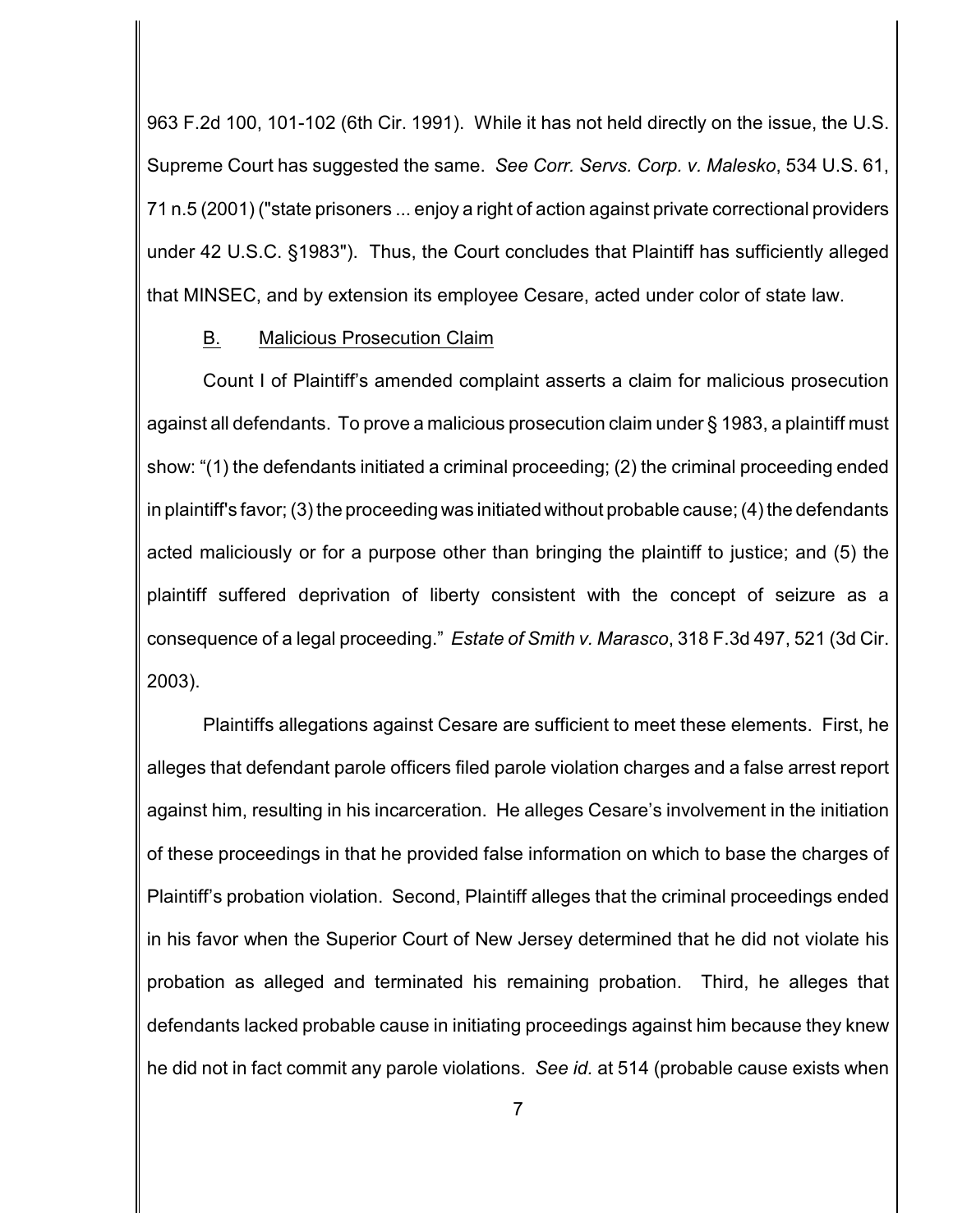facts and circumstances warrant a reasonable person to believe that an offense has been or is being committed by the person to be arrested). As to the fourth element, Plaintiff makes no specific factual allegations that Cesare acted with malice, but does allege that he provided false information to probation officers on which to base the probation violation charges. If proved, a reasonable jury may infer from this a purpose other than bringing Plaintiff to justice. Finally, Plaintiff alleged he was incarcerated for one hundred and thirteen (113) days as a result of defendants false charges, which certainly constitutes a seizure within the meaning of the Fourth Amendment. *See Terry v. Ohio*, 392 U.S. 1, 16 (1968) ("whenever a police officer accosts an individual and restrains his freedom to walk away, he has 'seized' that person"). The Court finds Plaintiff has stated a malicious prosecution claim against Cesare.

#### C. Fourteenth Amendment Claim

Count III of Plaintiff's amended complaint asserts a claim for deprivation of rights guaranteed by the Fourteenth Amendment. The Court interprets this Count to assert a claim for violation of the substantive component of the Fourteenth Amendment's Due Process Clause. "[T]he substantive due process guarantee protects against governmental power arbitrarily and oppressively exercised." *County of Sacramento v. Lewis*, 523 U.S. 833, 846, 118 S. Ct. 1708, 140 L. Ed. 2d 1043 (1998). The U.S. Supreme Court has explained that executive abuse of power violates substantive due process rights when the behavior "shocks the conscience." *Id*. at 846. The Court stated that "conduct intended to injure in some way unjustifiable by any government interest is the sort of official action most likely to rise to the conscience-shocking level." *Id*. at 849.

Plaintiff makes sufficient allegations against Cesare to survive a motion to dismiss on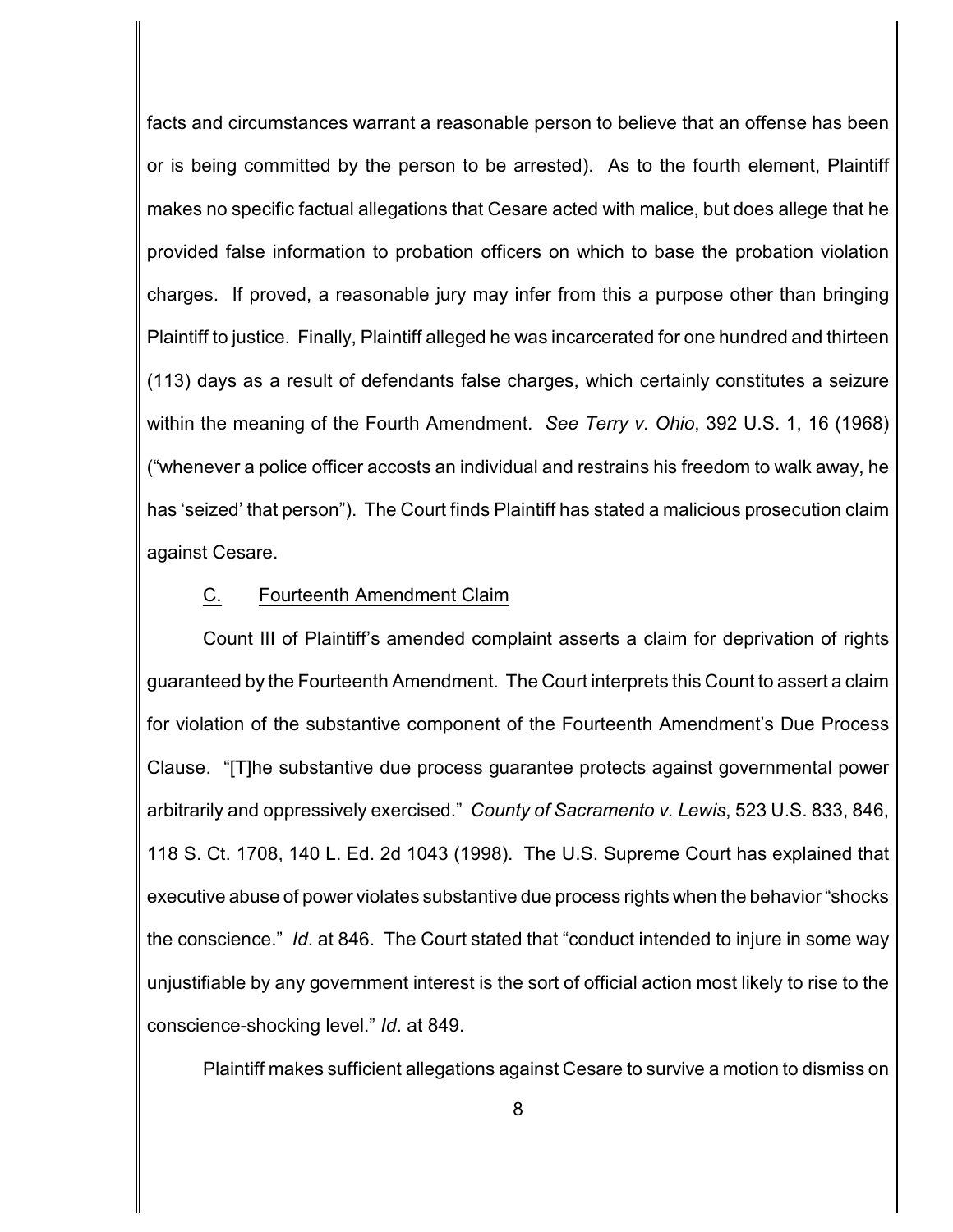this Count. As discussed above, Cesare, as an employee of MINSEC, exercised government power delegated to MINSEC by the Lackawanna County Probation Department.<sup>3</sup> Further, Plaintiff alleges that Cesare, knowing Plaintiff was properly prescribed opiate-containing medications, advised him to continue taking them but later provided false information to probation officers on Plaintiff's compliance with MINSEC rules. If these allegations are proved, a reasonable jury could find the Cesare acted with an intent to injure Plaintiff without a justifiable government interest. Therefore, the Court finds Plaintiff has stated a substantive due process claim against Cesare.

### **II. Statute of Limitations Defense**

Cesare argues in his reply brief that Plaintiff's claims against him should be dismissed as barred by the statute of limitations because Plaintiff is not entitled to application of Federal Rule of Civil Procedure 15(c), articulating the circumstances under which an amendment of a pleading relates back to the date of the original pleading. (Reply Br. in Supp. 4-8, Doc. 10.) As it was raised for the first time in Cesare's reply brief, the Court will not address this argument. *See In re Surrick*, 338 F.3d 224, 237 (3d Cir. 2003) (refusing to consider argument raised for the first time in reply brief on appeal); *Nursery Supplies v. Lerio Corp*., No. 95-cv-1107, 1997 U.S. Dist. LEXIS 21999 (M.D. Pa. Sept. 19, 1997) (Caldwell, J.) ("we do not consider arguments raised for the first time in reply briefs").

 $3$  The state action requirement of the Fourteenth Amendment and the "under color of law" inquiry under § 1983 involve the same analysis. *See Brentwood Acad*., 531 U.S. at 295 n. 2 ("If a defendant's conduct satisfies the state-action requirement of the Fourteenth Amendment, the conduct also constitutes action 'under color of state law' for § 1983 purposes.") The government function doctrine applied above in the § 1983 context applies equally to the state action context. *See, e.g., Edmonson v. Leesville Concrete Co.*, 500 U.S. 614, 627-28 (1991).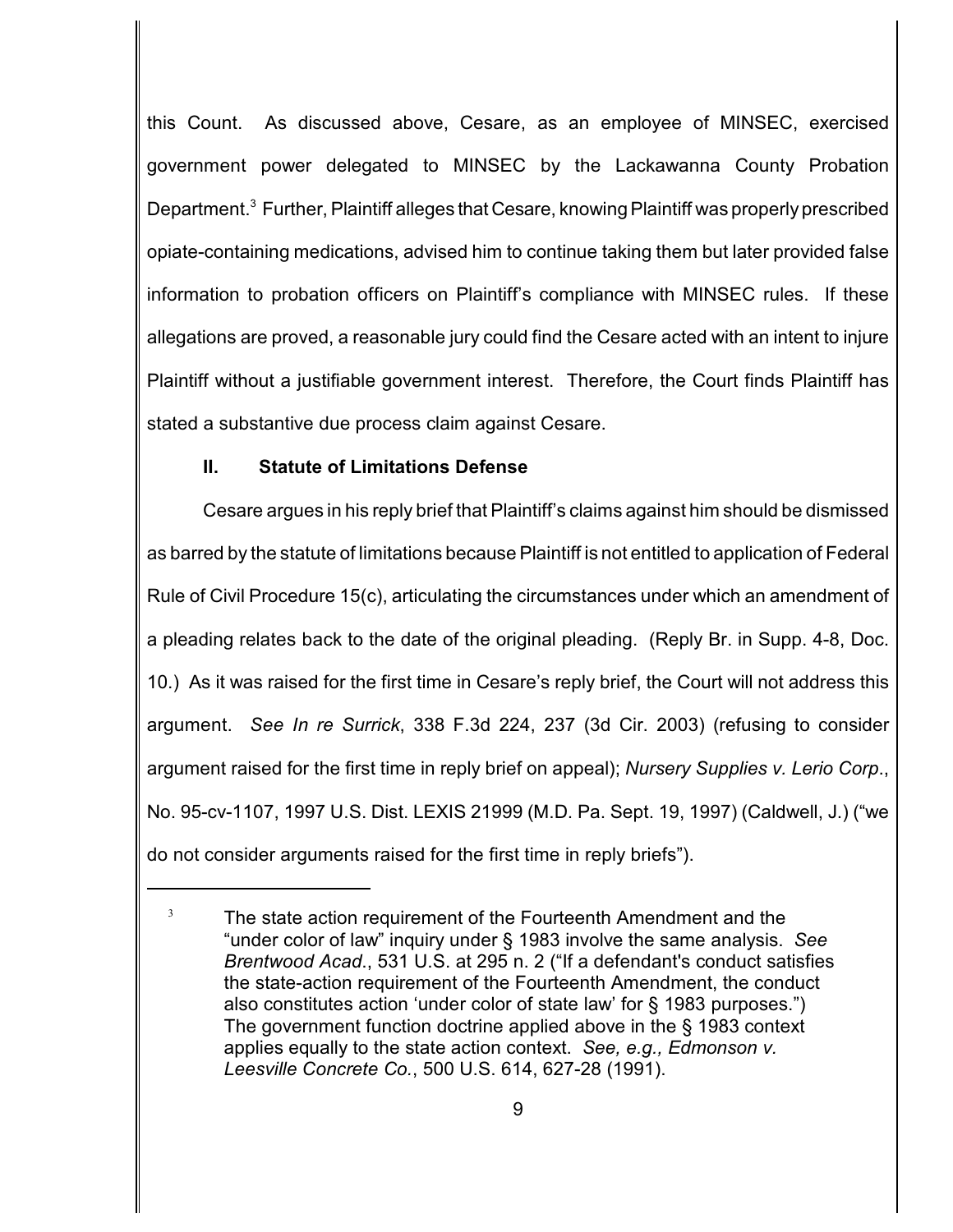## **CONCLUSION**

Because Plaintiff sufficiently alleges a claims under § 1983 for malicious prosecution and violation of the Fourteenth Amendment Due Process Clause, the Court will deny Defendant Cesare's motion to dismiss Plaintiff's amended complaint (Doc. 7).

An appropriate Order follows.

Date **A. Richard Caputo** 

January 29, 2009 /s/ A. Richard Caputo United States District Judge